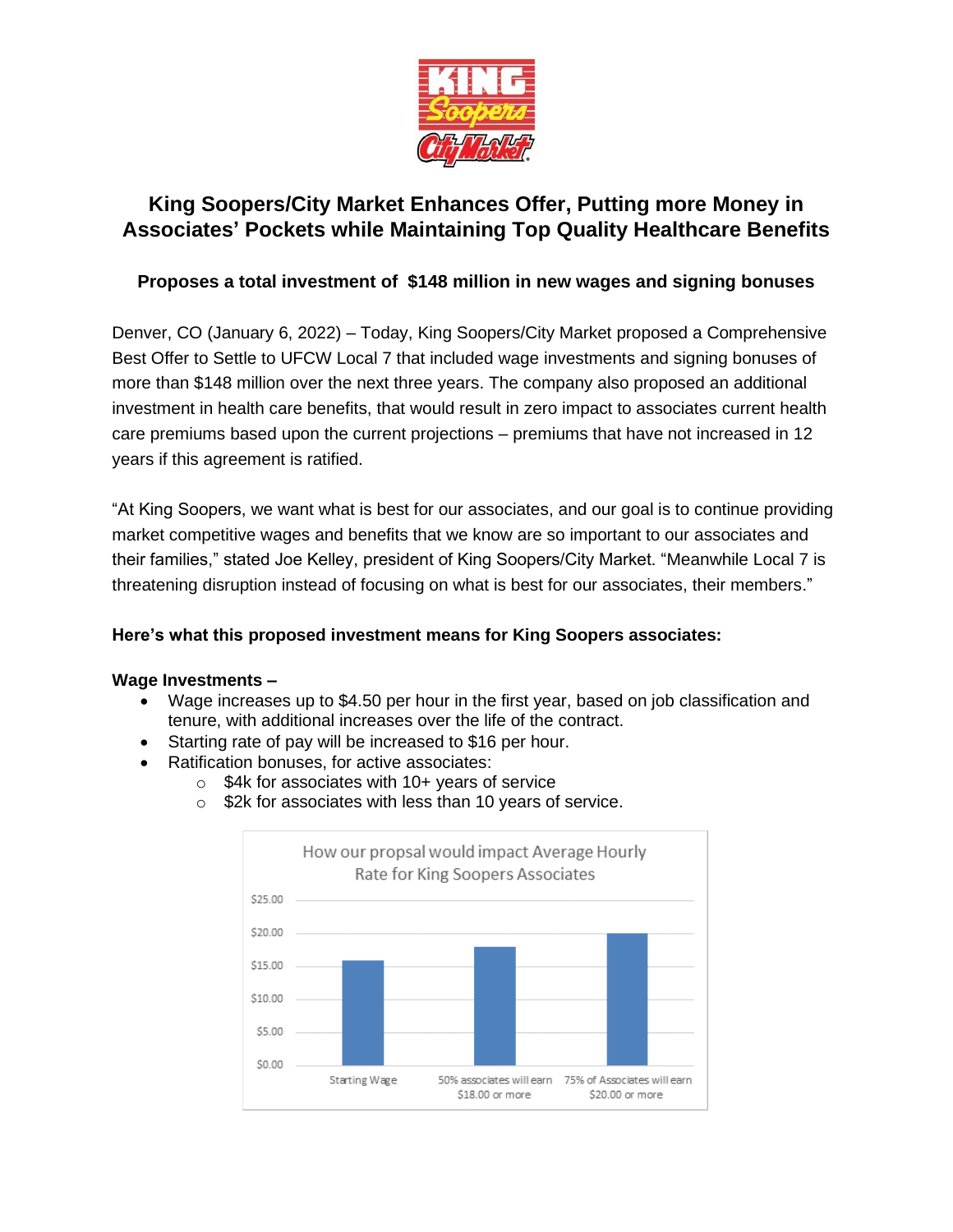

What does this investment mean for a checker with five years of experience?

- Current wage \$19.51 an hour
- $2022 + $1.00 = $20.51$
- $2023 + .80$  cents = \$21.31
- $2024 + .80$  cents = \$22.11

For a full-time checker their annual compensation would be nearly \$46,000 annually, in addition to their industry leading healthcare and pension benefits.

## **Market Leading Healthcare –**

King Soopers associates have not seen an increase in health care premiums since 2012 and based on projections there will be no increases through 2025.

To demonstrate the value of these affordable, top quality benefits below is an example of what associates currently enrolled in the company's family coverage plan pay compared to the average monthly cost of healthcare in Colorado – of note, Local 7 does not contribute to healthcare benefits:



While Local 7 is threatening a strike based on alleged unfair labor practices, practices which are just that – alleged. King Soopers/City Market has followed the law and has NOT received any notice of wrongdoing from the National Labor Relations Board. King Soopers/City Market remains focused on the bargaining process and is committed to negotiating in good faith and settling a contract that is good for our associates while keeping groceries affordable for our customers.

For up to date information on King Soopers/City Market's labor negotiations please visit [kingsooperscba.com.](https://www.kingsooperscba.com/)